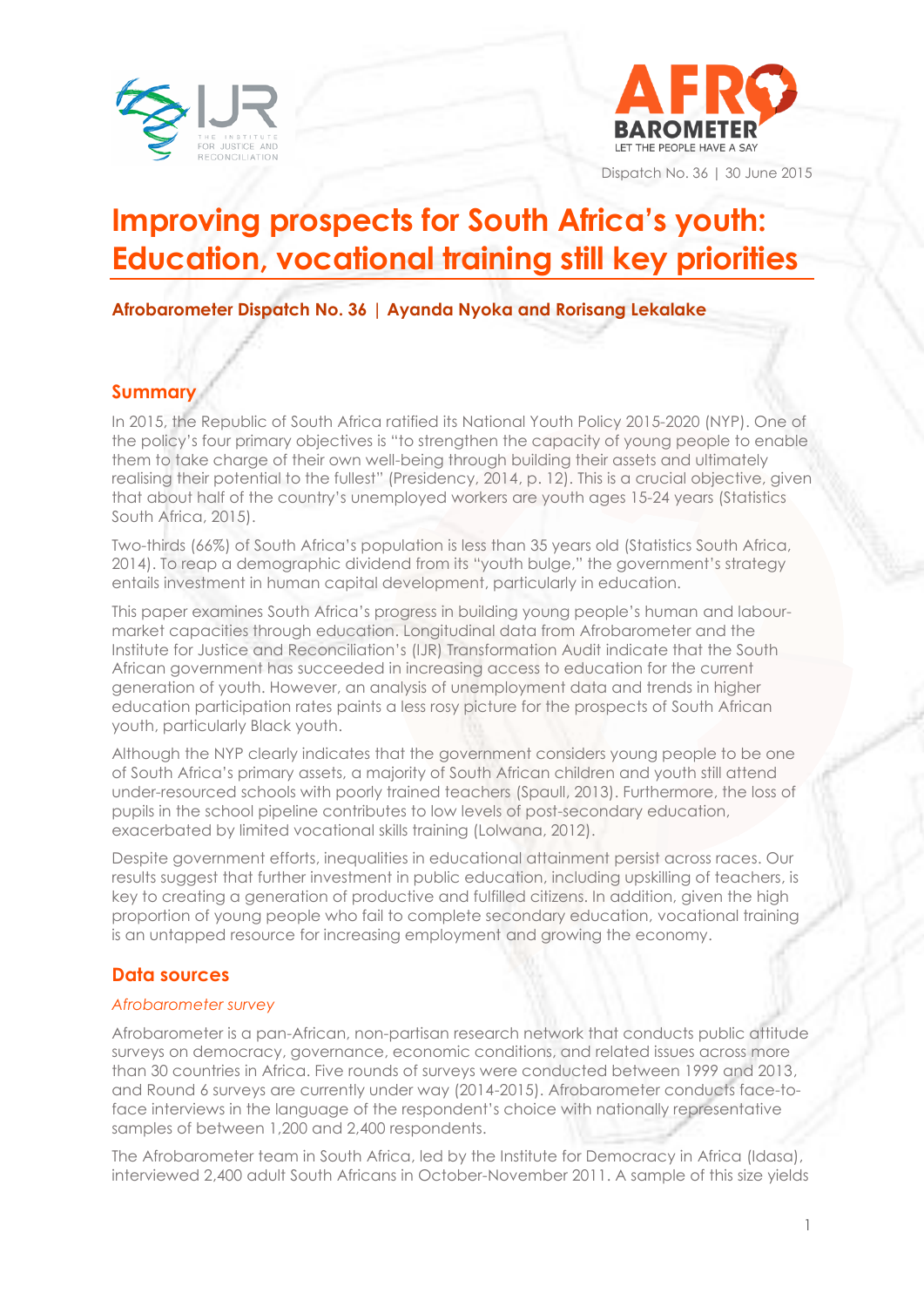

results with a margin of error of +/-2% at a 95% confidence level. Previous surveys have been conducted in South Africa in 2000, 2002, 2004, 2006, and 2008. Data collection for the Round 6 survey, led by the IJR, will take place in 2015.

### *Transformation Audit*

The Transformation Audit is the annual review of the IJR's Inclusive Economies project. Published since 2003, the Transformation Audit represents IJR's contribution to an improved understanding of the socioeconomic and development factors that impact social justice and national reconciliation in South Africa.

While South Africa defines "youth" as ages 15-35 years, as per the African Youth Charter, the Transformation Audit uses a 15-34 age range based on statistical norms in South Africa, and this analysis of data from Afrobarometer, which surveys only adult citizens, reports on 18- to 35-year-olds.

# **Key findings**

- South African youth have consistently identified unemployment as the most important problem facing the country. In Afrobarometer surveys since 2000, on average 46% of young respondents have cited unemployment first among the three most important problems that they say government must address. In 2011, two-thirds of young South Africans were optimistic about the government's prospects for solving the problem by 2016.
- Almost all young respondents (95%) had at least some formal education in 2011, but higher education remained out of reach for the vast majority (90%) of South Africans.
- Despite government efforts to improve access to and quality of education, the legacy of apartheid-era inequality persists. In the 2011 Afrobarometer survey, young White/European South Africans were significantly more likely to have post-secondary education (44%) than South Asian/Indian (20%), Coloured/Mixed race (14%), and Black/African (8%) respondents. The Cape Higher Education Consortium in 2011 noted that White/European South Africans' participation rates in tertiary education were 43 percentage points higher than those for Black/African South Africans.
- Government's financial aid support for financially needy students accessing higher education has grown significantly since South Africa's political transition: In 1995, financial aid of R40 million supported about 40,000 beneficiaries, which grew to almost R13 billion for approximately 150,000 beneficiaries in 2010.

## **Unemployment and job creation**

In South Africa, youth are disproportionately affected by unemployment. In the first quarter of 2015, 50% of workers ages 15-24 were unemployed; in the age cohort 25-34, 31% were unemployed. Between late 2008 and early 2015, the unemployment rate for the age cohorts 15-24 and 25-34 increased by 5 and 6 percentage points, respectively (Figure 1).

Afrobarometer survey results show that unemployment has consistently been a leading issue for South African youth. Almost half (48%) of young citizens identified unemployment first among the most important problems facing the country in 2011, reversing a gradual decline between 2002 (61%) and 2008 (36%) (Figure 2). Approval ratings of government performance on job creation have been low during this period, although the 2011 figure (approval by 25% of young respondents) was almost double that in 2000 and 2002 (12%). Despite these views, young people have been optimistic about the prospects for solving the unemployment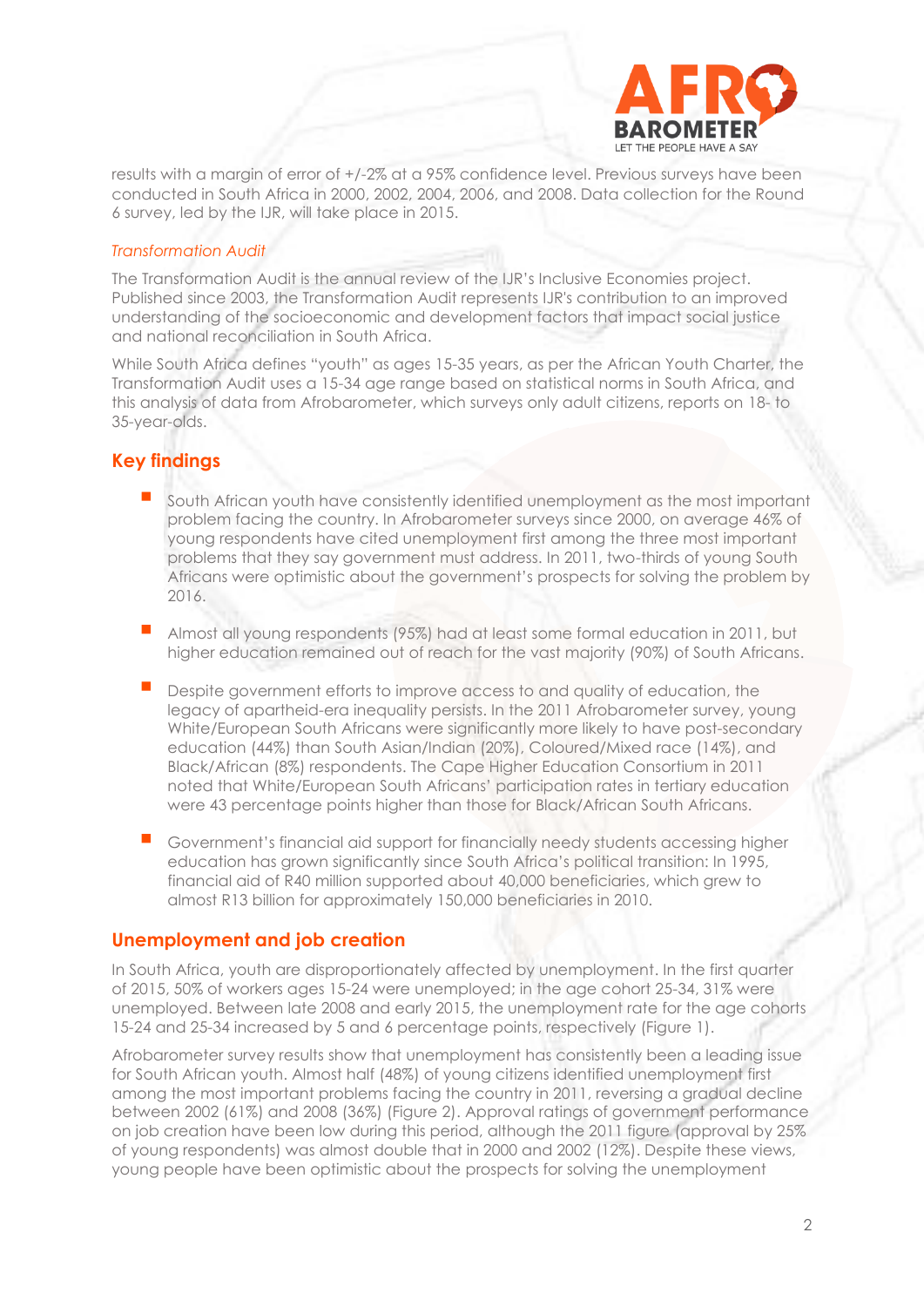

problem within the next five years. It is unclear, however, what effect the past four years of low economic growth have had on these attitudes.





*Source: Authors' calculations for 2008-2013 are based on Quarter 4 data sets from Statistics South Africa's Quarterly Labour Force Surveys (Revised) 2008-2013. For 2014-2015, figures for the age cohorts 35-64 are calculated based on Statistics South Africa's Quarterly Labour Force Survey Report 2015, Quarter 1. Figures for the age cohorts 15-24 and 25-34 are sourced from the same report.*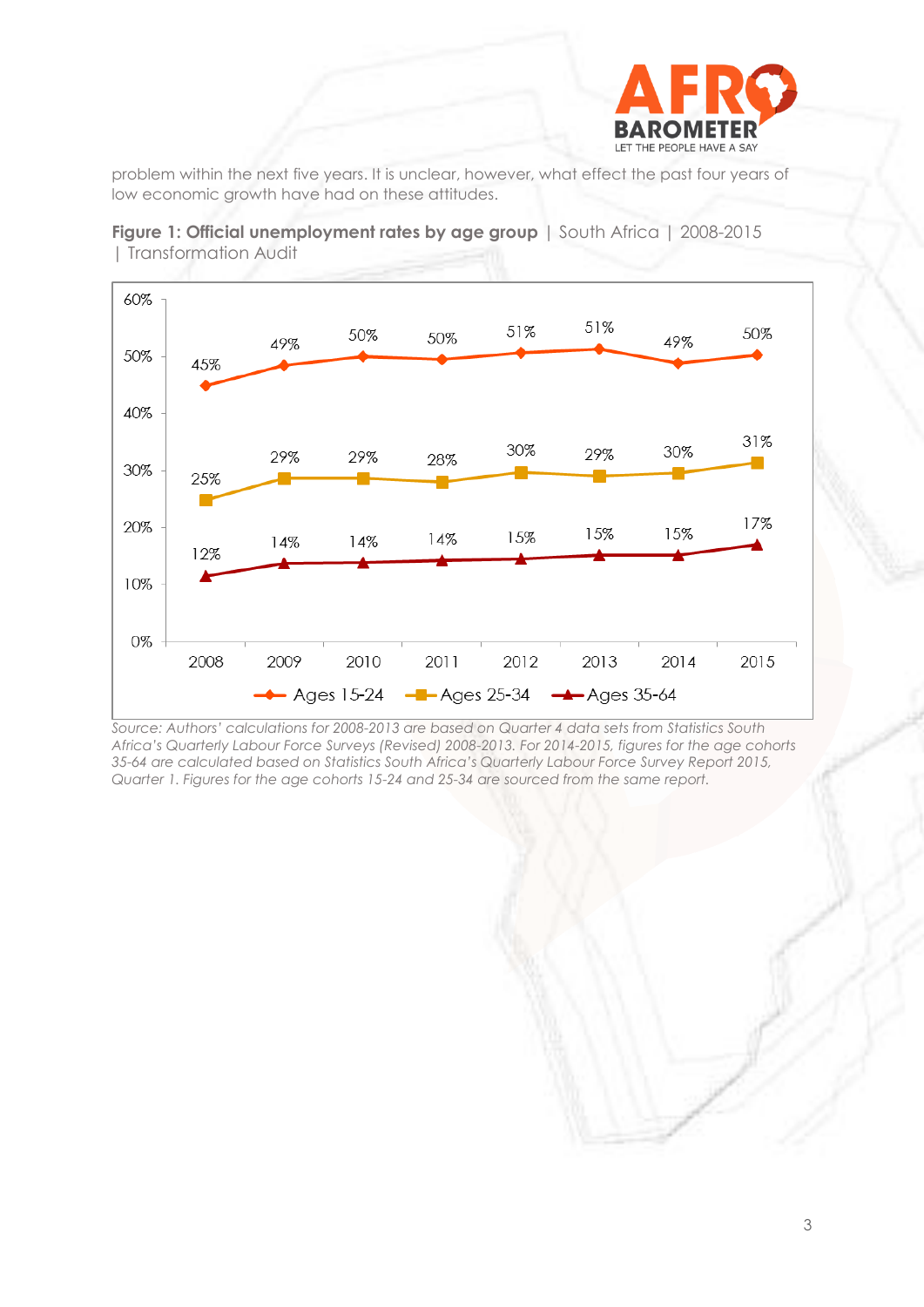





#### *Respondents were asked:*

- *1. In your opinion, what are the most important problems facing this country that government should address? (% who cited "unemployment" first. Note: The 2000 figure combines responses for "unemployment" (16%) and "job creation" (26%). Subsequent survey rounds dropped this distinction.)*
- *2. Taking the problem that you mentioned first, how likely do you think it is that government will solve this problem within the next five years? (% who said "somewhat likely" or "very likely")*
- *3. How well or badly would you say the current government is handling the following matters, or haven't you heard enough about them to say: Creating jobs? (% who said "fairly well" or "very well").*

## **Access to higher education**

One of the key government strategies to reduce youth unemployment has been to increase young people's capacities via significant investment in education. The government spent R254 billion on education in 2014-2015, 20% of the national budget (National Treasury, 2014).

The 2011 Afrobarometer survey results confirm significant improvement in South Africans' access to secondary education. Nine in 10 South Africans aged 18-35 years had at least some secondary education, compared to 65% of respondents aged 36 and older (Figure 3). However, only 11% of young respondents had post-secondary education, compared to 14% of respondents aged 36 and older. While educational attainment varied little between men and women, citizens living in rural areas were less likely to have higher education (6%) than their urban counterparts (16%).

Figure 4 confirms the lack of progress toward increasing access to higher education between 2000 and 2011; higher education remains out of reach for almost nine in 10 young South Africans.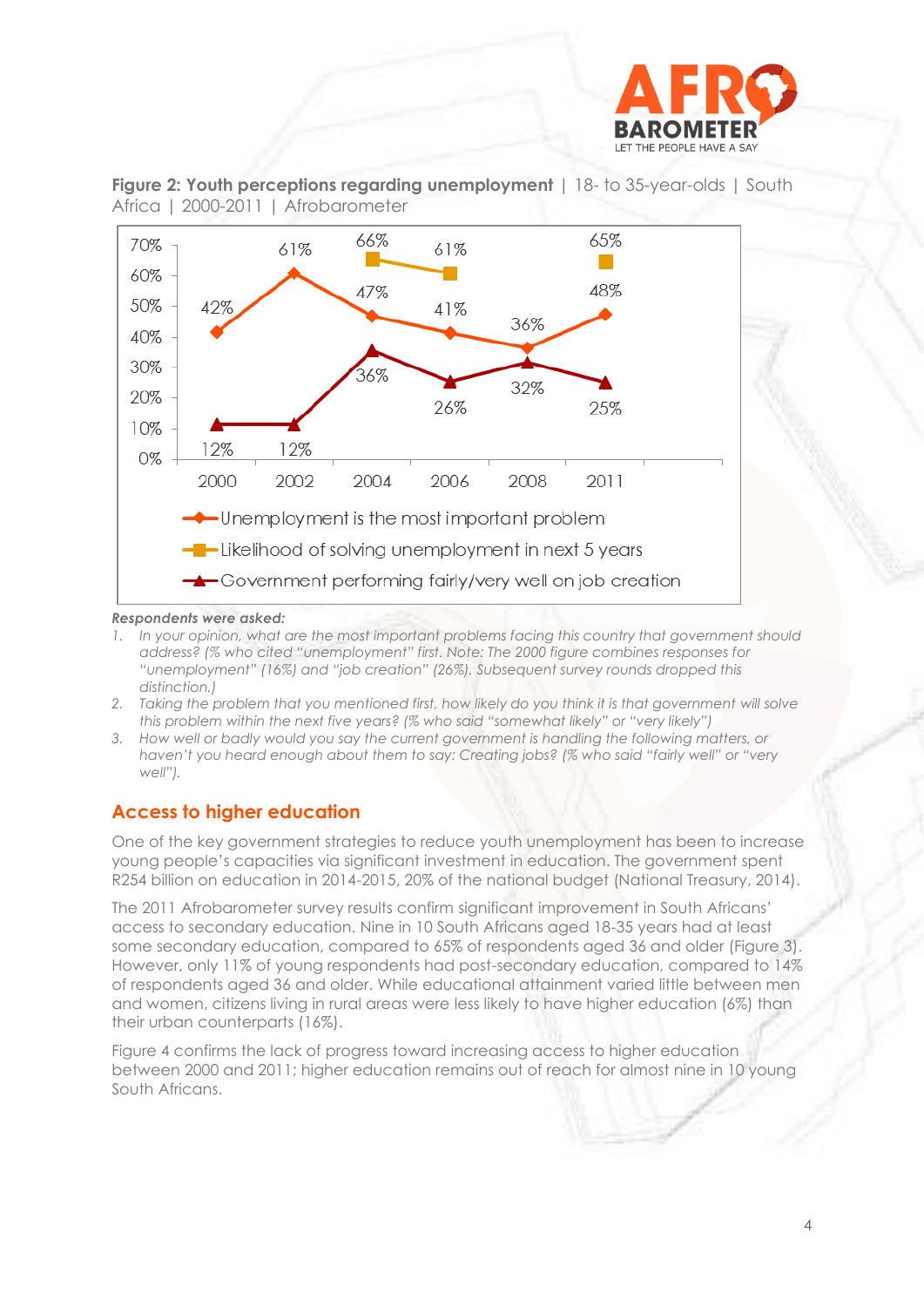





**Respondents were asked:** *What is the highest level of education you have completed?*

**Figure 4: Youth educational attainment** | 18- to 35-year-olds | South Africa | 2000-2011 | Afrobarometer

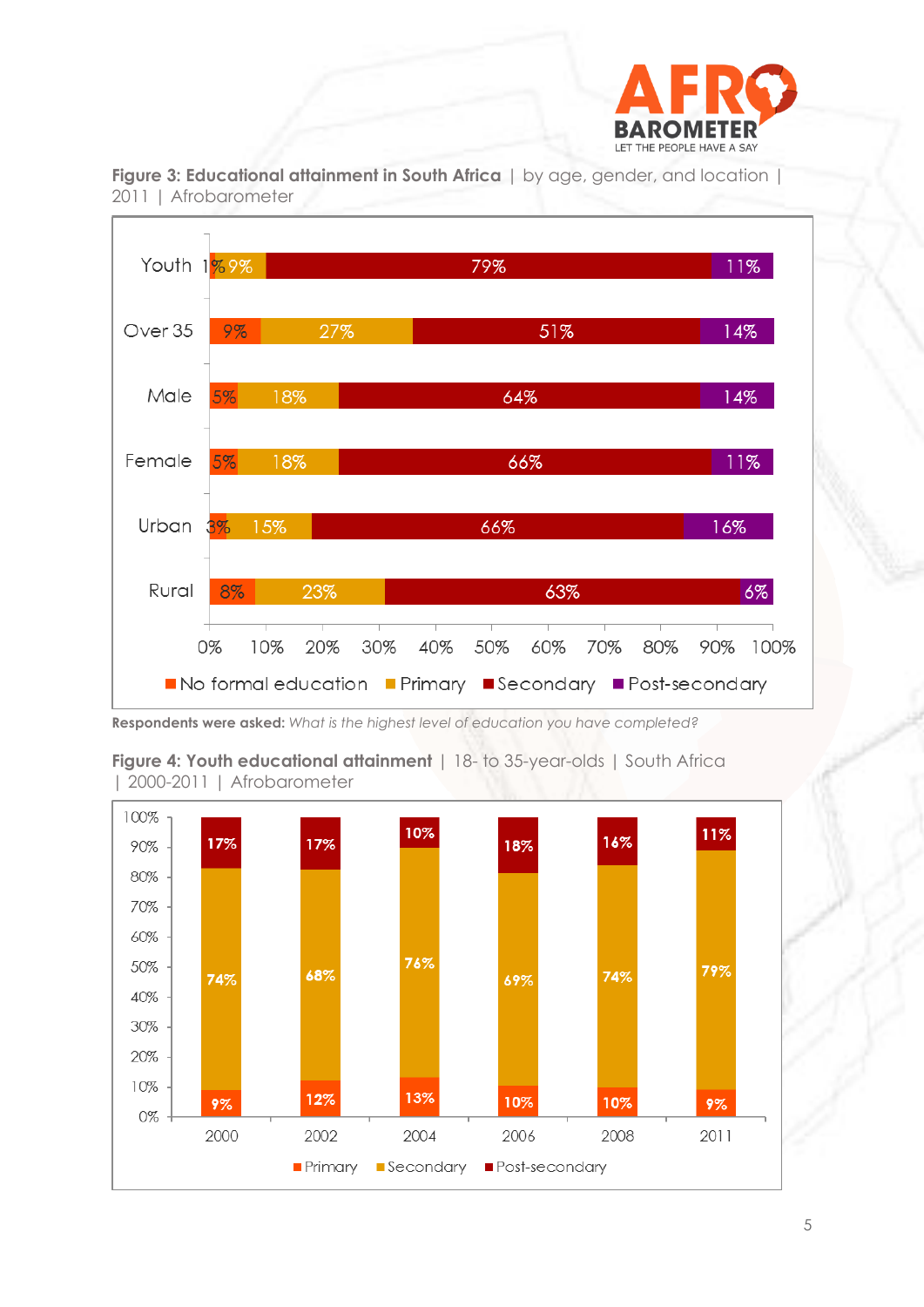

The pass rate for the National Senior Certificate (NSC), which is South Africa's school-leaving certificate and therefore an important asset that young people need to gain entry into higher education and the labour market, has stayed above 60% since 2001 and exceeded 70% during the period since 2011 (Figure 5). This improvement in the pass rate does not, however, reflect the major systemic challenges of low learner retention rates and poor educational quality – hence the lack of corresponding growth in tertiary education participation figures.



## **Figure 5: School-leaving pass rates** | South Africa | 2000-2014 | Transformation Audit

*Source: 2003–2012 data sourced from the Presidency, Department of Monitoring and Evaluation, 2012 Development Indicators; 2013 data sourced from Department of Basic Education, 2013 NSC Examination Technical Report; 2014 data sourced from Department of Basic Education, National Senior Certificate: Information Booklet.*

Although access has improved at primary and secondary school levels, cost remains a major impediment to accessing higher education. Students from poor households, mostly Black/African, can obtain funding for higher education from the National Student Financial Aid Scheme (NSFAS). Between 1995 and 2010, NSFAS funding grew from R40 million to R12.9 billion, with corresponding growth in the number of students receiving aid, from 40,002 to 148,387 (De Villiers, 2012). However, given increases in tuition fees, the demand for public funding continues to increase.

## **Persistent inequalities**

Despite government efforts since 1994, the legacy of apartheid-era racial inequality persists in South Africa's education system. In the 2011 Afrobarometer survey, 44% of young White/European respondents said they had completed at least some post-secondary education, compared to only 20% of South Asian/Indian, 14% of Coloured/Mixed race, and 8% of Black/African respondents (Figure 6).

National statistics from the Council on Higher Education confirm a corresponding pattern in higher education participation: Rates for Black/African and Coloured/Mixed race populations have lagged by about 40 percentage points behind those for White/Europeans, while rates for South Asian/Indians have lagged by about 10 percentage points (Figure 7).

Further analysis of 2011 Afrobarometer data indicates that Coloured/Mixed race and South Asian/Indian youth reported higher levels of access to post-secondary education than their older counterparts (by 10 and 14 percentage points, respectively). Young Black/African respondents, on the other hand, had nearly the same level of representation in higher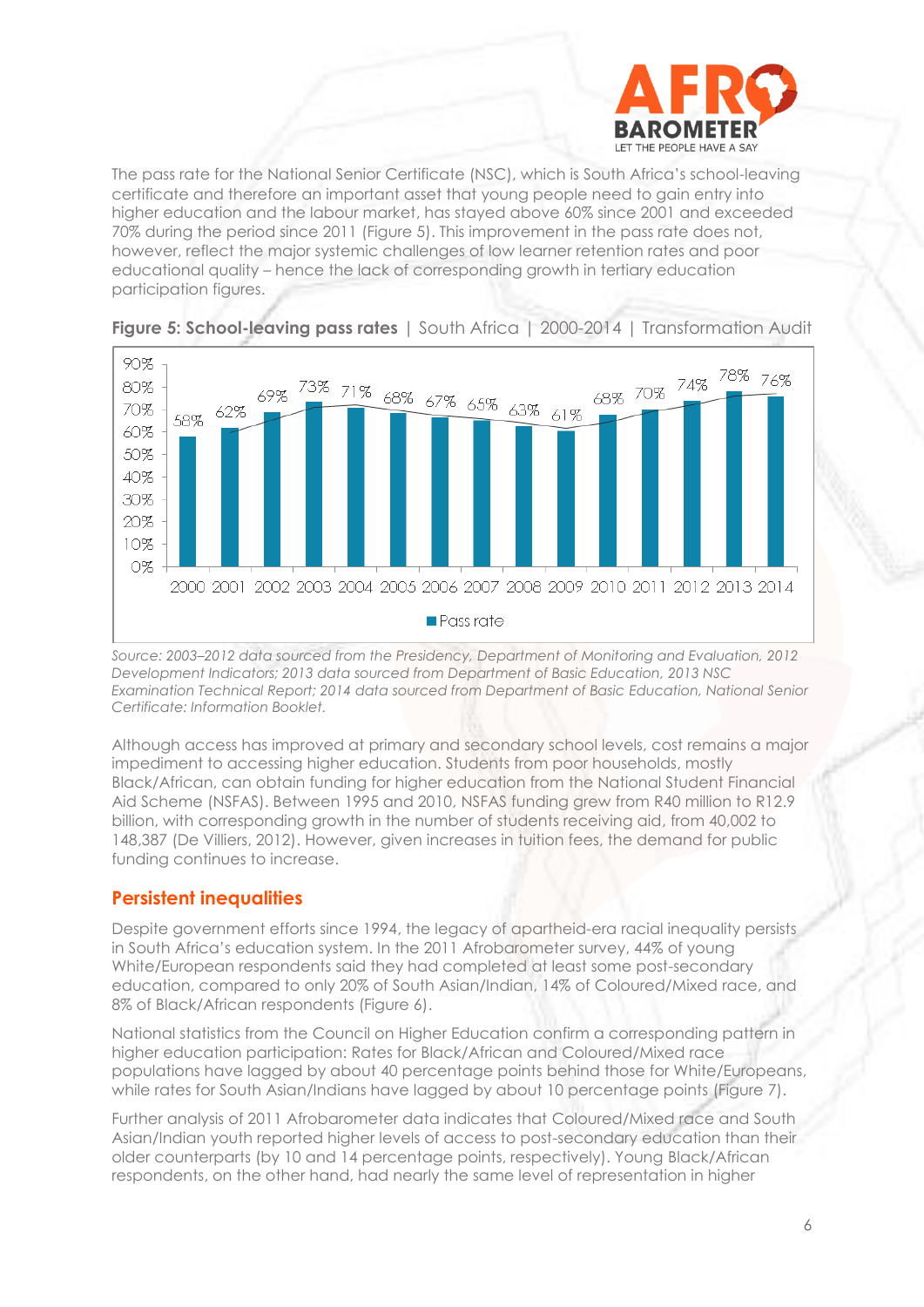

education (8%) as those over 35 years (7%) (Figure 8). This suggests that upward mobility and breaking the cycle of intergenerational poverty may be more common among Coloured/Mixed race and South Asian/Indian youth than among Black/African youth.





**Respondents were asked**: *What is the highest level of education you have completed?*



**Figure 7: Gross public higher education participation rates** | by race | 2001-2011 | Transformation Audit

*Source: Wangenge-Ouma (2012). 2011 data sourced from Council on Higher Education (2011).*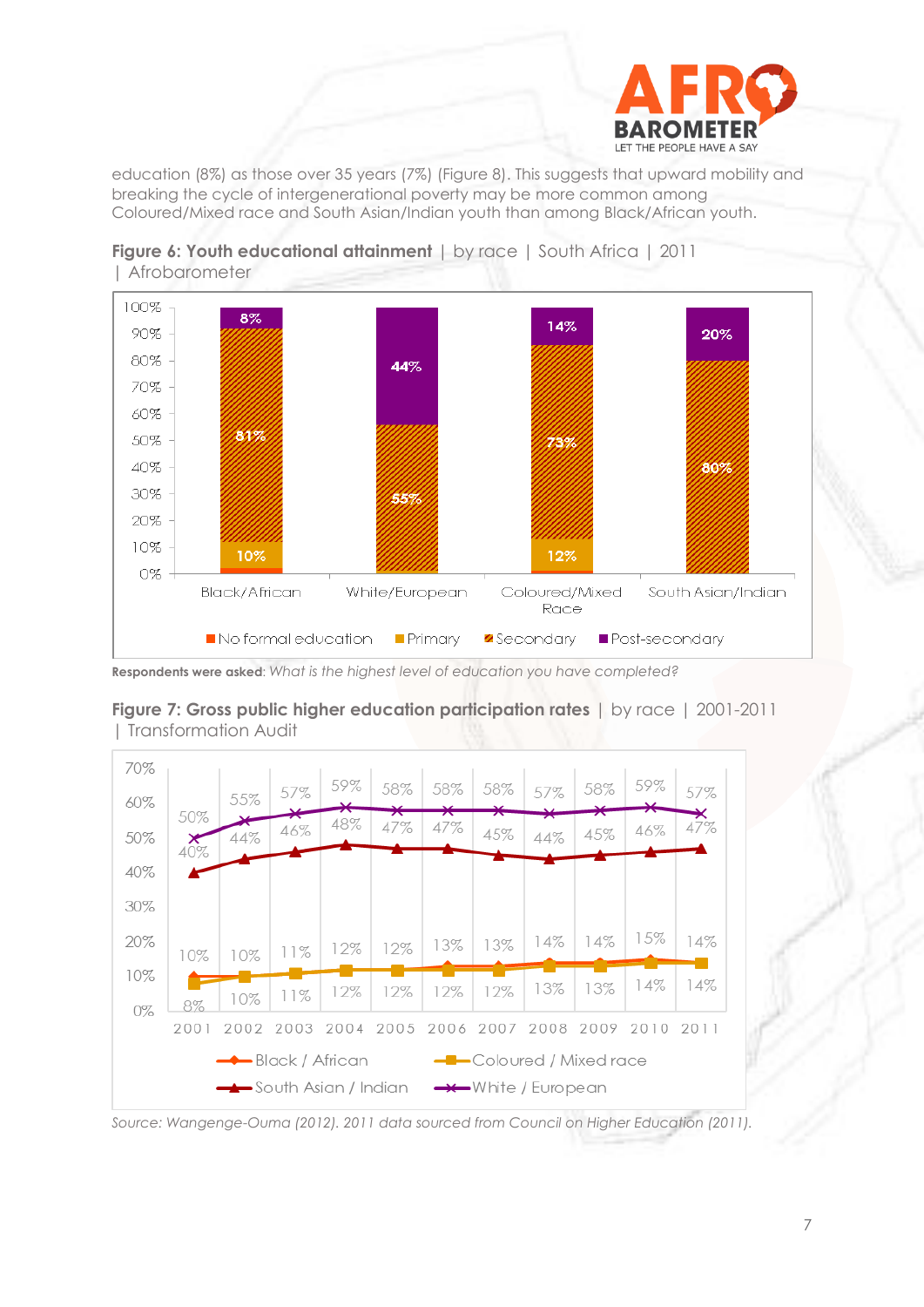



**Figure 8: Post-secondary educational attainment** | by age and race | South Africa | 2011 | Afrobarometer

**Respondents were asked**: *What is the highest level of education you have completed? (% who completed post-secondary education)*

# **Vocational training to boost youth employment**

Intermediate-level skills are a critical need in South Africa's economy, and further education training (FET) colleges exist to fulfil this requirement. The government planned to increase FET enrolments, particularly among youth, to reach 1 million by 2014 to fill the country's shortage in these skills. But enrolments have remained static (Figure 9). Kraak (2014) argues that this is due to a failure to align FET college curricula with employer demand and government economic and industrial policy. This represents a significant missed opportunity to address this skills shortage while boosting youth employment.





*Source: Kraak (2014)*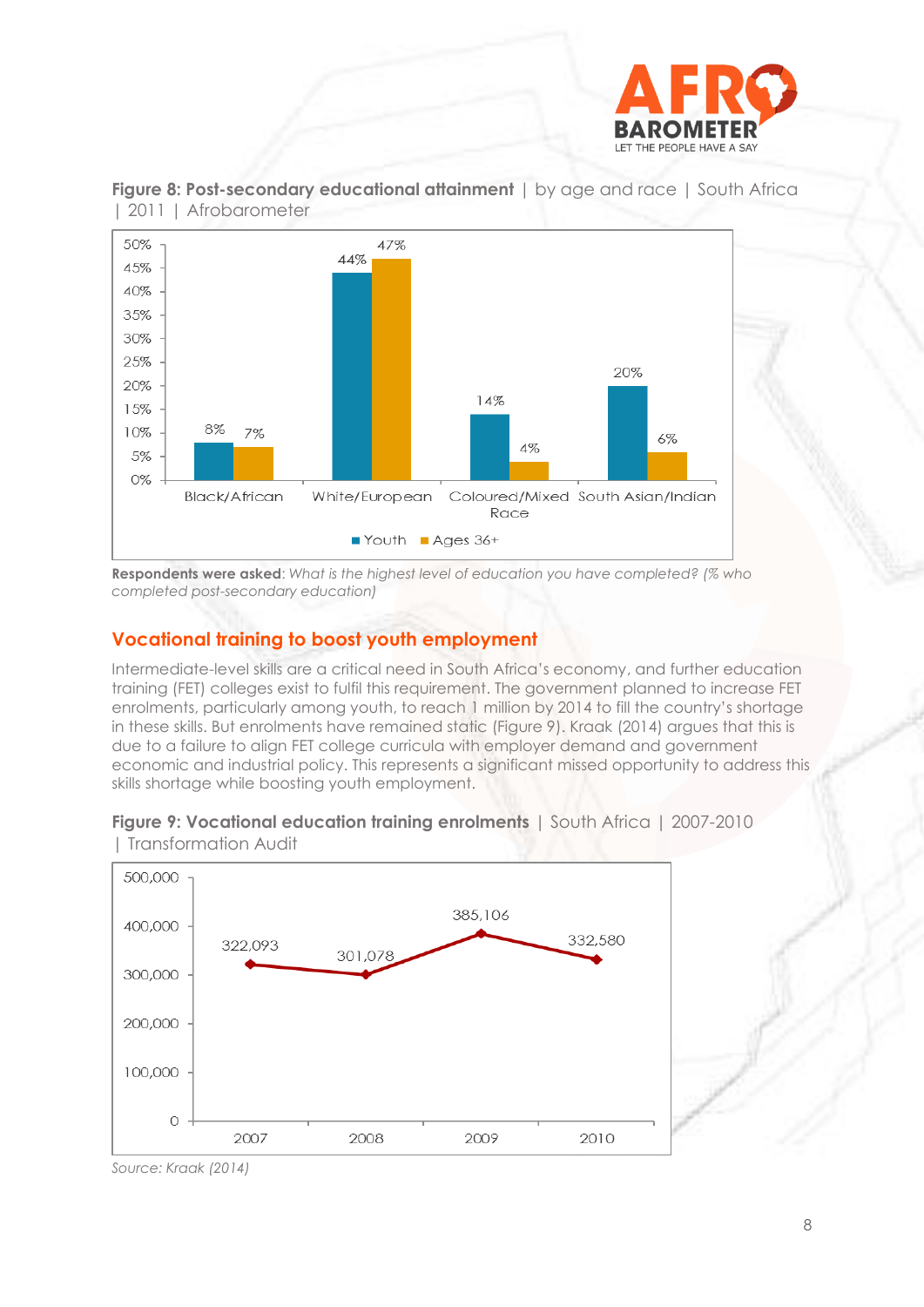

# **References**

- Council on Higher Education. (2011). 2011 higher education data: Participation. Retrieved from [http://www.che.ac.za/focus\\_areas/higher\\_education\\_data/2007.](http://www.che.ac.za/focus_areas/higher_education_data/2007)
- Department of Basic Education, South Africa. (2013). NSC examination technical report. Available at www.education.gov.za/DocumentsLibrary/Reports/tabid/358/Default.aspx.

Department of Basic Education, South Africa. (2014). National senior certificate information booklet.

- De Villiers, P. (2012). The national student financial aid scheme: Important gains, significant challenges. In J. Hofmeyr (Ed.), *Transformation Audit: The Youth Dividend*. Cape Town: Institute for Justice and Reconciliation. Retrieved from http://www.ijr.org.za/publications/ta2011.php.
- Kraak, A. (2014). State policy failure in overcoming low employer demand for skills in South Africa. In J. Hofmeyr and A. Nyoka (Eds.), *Transformation Audit: Breaking the Mould*. Cape Town: Institute for Justice and Reconciliation. Retrieved from http://www.ijr.org.za/publications/ta2014.php.
- Lolwana, P. (2012). Broadening the base for opportunity: A second chance for young people without matric. In J. Hofmeyr (Ed.), *Transformation Audit: The Youth Dividend*. Cape Town: Institute for Justice and Reconciliation. Retrieved from [http://www.ijr.org.za/publications/ta2012.php.](http://www.ijr.org.za/publications/ta2012.php)
- National Treasury of the Republic of South Africa (2014). National budget review and speech by the finance minister. Retrieved fro[m http://www.treasury.gov.za/](http://www.treasury.gov.za/%20documents/national%20budget/2014/default.aspx) [documents/national%20budget/2014/default.aspx.](http://www.treasury.gov.za/%20documents/national%20budget/2014/default.aspx)
- Presidency, Department of Monitoring and Evaluation. (2012). Development indicators. Available at [http://www.thepresidency-dpme.gov.za/dpmewebsite/\\_admin/Images/](http://www.thepresidency-dpme.gov.za/dpmewebsite/_admin/Images/) ProductDocuments/Final%20to%20the%20printers.pdf.
- Presidency, Department of Monitoring and Evaluation. (2015). Draft national youth policy (Report No. 38393). Retrieved from [www.gov.za/documents/south-african-c](http://www.gov.za/documents/south-african-)onstitution-nationalyouth-policy-2014-2019-draft.
- Spaull, N. (2013). Accountability in South African education. In J. Hofmeyr (Ed.), *Transformation Audit: Confronting Exclusion*. Cape Town: Institute for Justice and Reconciliation. Retrieved from http://www.ijr.org.za/publications/ta2013.php.
- Statistics South Africa. Quarterly labour force surveys (revised) 2008-2013, quarter 4. Retrieved from [http://interactive.statssa.gov.za:8282/webview/.](http://interactive.statssa.gov.za:8282/webview/)
- Statistics South Africa. (2014). Mid-year population estimates 2014. Retrieved from http://www.statssa.gov.za/publications/P0302/P03022014.pdf.
- Statistics South Africa. (2015). Quarterly labour force survey 2015, quarter 1. Retrieved from [http://www.statssa.gov.za/publications/P0211/P02111stQuarter2015.pdf.](http://www.statssa.gov.za/publications/P0211/P02111stQuarter2015.pdf)
- Wangenge-Ouma, G. (2012). Improvements in access, but participation rates still a problem. In J. Hofmeyr (Ed.), *Transformation Audit: The Youth Dividend*. Cape Town: Institute for Justice and Reconciliation. Retrieved fro[m http://www.ijr.org.za/publications/ta2011.php.](http://www.ijr.org.za/publications/ta2011.php)